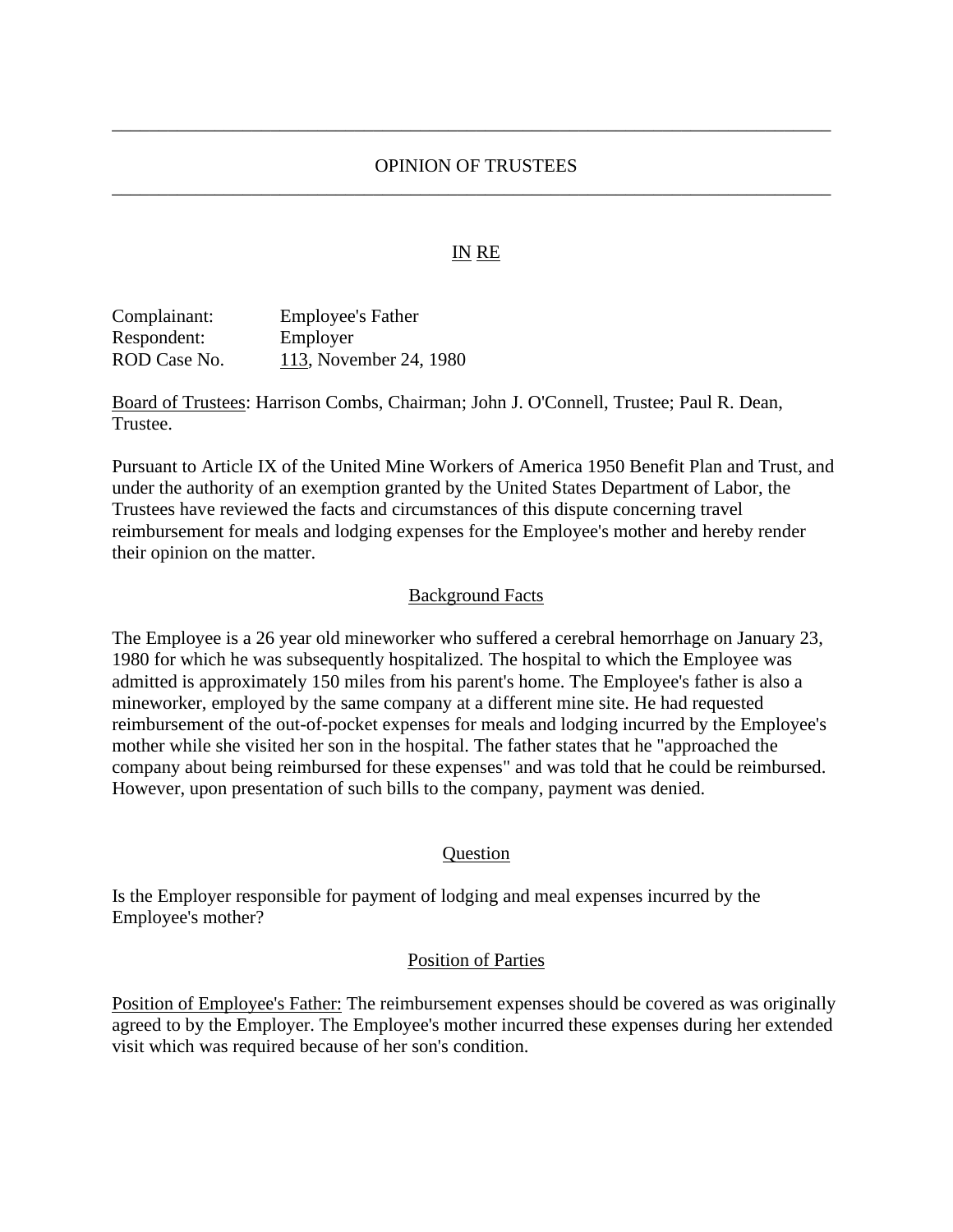Opinion of the Trustees ROD Case No. 113 Page 2

Position of Employer: In accordance with Article III, Section A (7)(e), and 1978 Contract Q&A #18, reimbursement for travel expenses may be made for the covered costs incurred by the patient and the patient's escort, The purpose of an escort as stated in Q&A 18.is the following:

> "An escort is required during transportation," and "Escorts may be used to care for patients who are dependent children or too disabled to travel alone."

Reimbursement for expenses incurred by the Employee's mother was not allowed in that the mother could not be considered an escort, as defined in the Plan and Q&A #18.

# Applicable Regulations

• Article III, Section A (7)(e)3 of the Employer's Plan provides:

Benefits will also be provided for other transportation subject to the following conditions:

- 3. If the Beneficiary requires an escort during transportation, the attending physician must advise the Plan Administrator why the Beneficiary needs an escort.
- 1978 Contract Q&A #18 provides :
	- 3. An escort is required during transportation
		- a) Purpose: Escorts may be used to care for patients who are dependent children or too disabled to travel alone.
		- b) Reimbursable Items: Escorts will be reimbursed according to the same general criteria the patients they accompany
- 1978 Contract Q&A #106, approved by the Trustees on September 18, 1979 provides:

Subject: Family Member's Stay

Reference: Amended 1950 & 1974 Benefit Plans and Trusts, Article III, Section A (1)(a);  $(7)(e)$  and  $(10)(a)9$ 

- Question: a) Does the Plan cover hospital room and board costs resulting from a family member's stay with a hospitalized Beneficiary, when the attending physician considers the family member's stay to be medically necessary?
	- b) When a Beneficiary qualifies for travel benefits under Article III, Section A (7)(e) of the Plan does the Plan cover